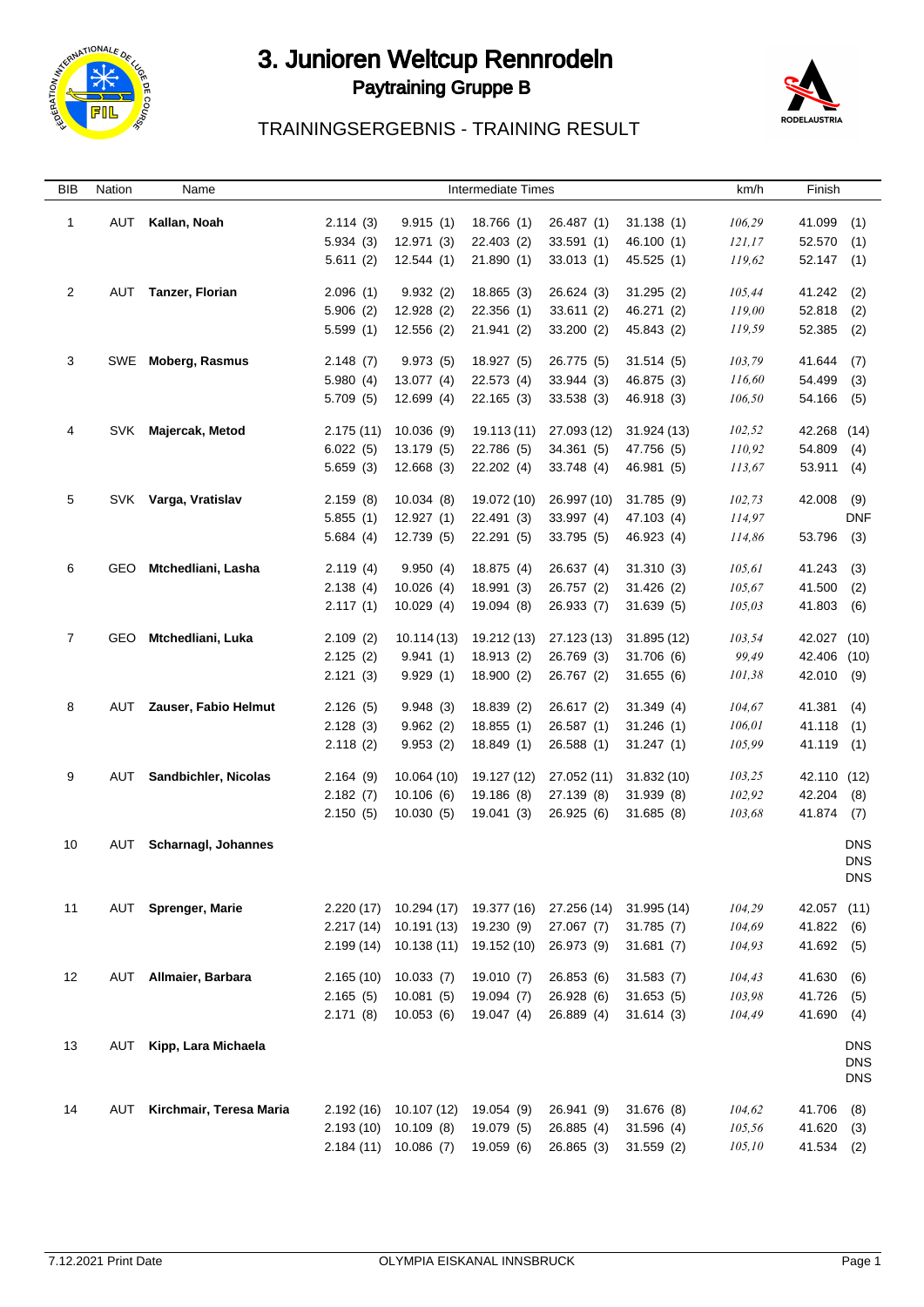

# 3. Junioren Weltcup Rennrodeln Paytraining Gruppe B



## TRAININGSERGEBNIS - TRAINING RESULT

| <b>BIB</b> | Nation | Name                   |                        | <b>Intermediate Times</b> |                          |                                     |                           | km/h    | Finish                    |                          |
|------------|--------|------------------------|------------------------|---------------------------|--------------------------|-------------------------------------|---------------------------|---------|---------------------------|--------------------------|
| 15         | AUT    | Schwarz, Dorothea      | 2.181(13)              | 10.076 (11)               | 19.047 (8)               | 26.860 (7)                          | 31.565(6)                 | 105, 31 | 41.599                    | (5)                      |
|            |        |                        |                        |                           |                          |                                     |                           |         |                           |                          |
|            |        |                        | 2.182(7)               | 10.107(7)                 | 19.087 (6)               | 26.889 (5)<br>26.899 (5)            | 31.589(3)                 | 104,85  | 41.626                    | (4)                      |
|            |        |                        | 2.179(9)               | 10.090(9)                 | 19.067 (7)               |                                     | 31.619(4)                 | 104,27  | 41.661                    | (3)                      |
| 16         | AUT    | Zimmermann, Lisa       |                        |                           |                          |                                     |                           |         |                           | <b>DNS</b>               |
|            |        |                        |                        |                           |                          |                                     |                           |         |                           | <b>DNS</b>               |
|            |        |                        |                        |                           |                          |                                     |                           |         |                           | <b>DNS</b>               |
|            |        |                        |                        |                           |                          |                                     |                           |         |                           |                          |
| 17         |        | SWE Kohala, Johanna    | 15.605(2)              | 22.485 (2)                | 23.640 (2)               | 26.039 (2)                          |                           | 79,45   | 35.160                    | (2)                      |
|            |        |                        | 12.900(2)              | 23.654(2)                 | 32.573 (2)               | 38.774 (2)                          | 40.804(2)                 |         | 48.832                    | (2)                      |
|            |        |                        | 11.790 (3)             | 22.170 (3)                | 30.943(3)                | 37.089 (2)                          | 39.104 (2)                |         | 47.065                    | (2)                      |
| 18         |        | SVK Bosman, Christian  | 2.129(6)               | 9.975(6)                  | 19.004 (6)               | 26.925 (8)                          | 31.845 (11)               | 100,56  | 42.245 (13)               |                          |
|            |        |                        | 2.122(1)               | 10.003(3)                 | 19.057 (4)               | 27.260 (11)                         | 32.244 (11)               | 100,17  | 42.820 (12)               |                          |
|            |        |                        | 2.123(4)               | 10.135 (10)               | 19.322 (14)              | 27.335 (15)                         | 32.166 (15)               | 102,60  | 42.954 (15)               |                          |
|            |        |                        |                        |                           |                          |                                     |                           |         |                           |                          |
| 19         |        | SVK Prusak, Filip      | 2.179(12)              | 10.116 (14)               | 19.297 (15)              | 27.449 (16)                         | 32.401 (16)               | 99,91   | 43.035 (16)               |                          |
|            |        |                        | 2.172(6)               | 10.126(9)                 | 19.317 (13)              | 27.411 (13)                         | 32.311 (12)               | 101,00  | 42.892 (13)               |                          |
|            |        |                        | 2.151(6)               | 10.341 (20)               | 19.818 (20)              | 28.066 (19)                         | 33.027 (19)               | 100,37  | 43.605 (19)               |                          |
|            |        |                        |                        |                           |                          |                                     |                           |         |                           |                          |
| 20         |        | SVK Mick, Bruno        | 24.102 (8)             | 40.435 (8)                | 51.337 (8)               | 58.691 (8)                          | 1:00.97(8)                |         | 1:09.694                  | (7)                      |
|            |        |                        | 19.906 (4)             | 31.653(4)                 | 41.004 (4)               | 47.383 (4)                          | 49.451 (4)                |         | 57.519                    | (4)                      |
|            |        |                        | 11.588(1)              | 21.899(1)                 | 30.580 (1)               | 36.650(1)                           | 38.644 (1)                |         | 46.444 (1)                |                          |
| 21         |        | SVK Petrikova, Bianka  | 2.184(14)              | 10.221 (16)               | 19.502 (17)              | 27.677 (17)                         | 32.640 (18)               | 99,84   | 43.336 (18)               |                          |
|            |        |                        | 2.202(11)              | 10.233 (14)               | 19.522 (15)              | 27.672 (16)                         | 32.627 (16)               | 100,06  | 43.286 (16)               |                          |
|            |        |                        | 2.198(13)              | 10.195 (14)               | 19.459 (16)              | 27.616 (17)                         | 32.567 (17)               | 100,31  | 43.143 (16)               |                          |
|            |        |                        |                        |                           |                          |                                     |                           |         |                           |                          |
| 22         |        | SVK Trembosova, Nikola |                        | $2.184(14)$ 10.127 (15)   | 19.268 (14)              | 27.373 (15)                         | 32.227 (15)               | 101,72  | 42.611 (15)               |                          |
|            |        |                        | 2.186(9)               | 10.130 (10)               | 19.301 (12)              | 27.701 (17)                         | 32.691 (17)               | 99,66   | 43.250 (15)               |                          |
|            |        |                        |                        | $2.182(10)$ 10.087 (8)    | 19.140 (9)               | 27.056 (10)                         | 31.840 (10)               | 103,00  | 42.083 (10)               |                          |
|            |        |                        |                        |                           |                          |                                     |                           |         |                           |                          |
| 23         | AUS    | Laugher, Grayson Charl |                        |                           |                          |                                     |                           |         |                           | <b>DNS</b>               |
|            |        |                        |                        |                           |                          |                                     |                           |         |                           | <b>DNS</b><br><b>DNS</b> |
|            |        |                        |                        |                           |                          |                                     |                           |         |                           |                          |
| 24         |        | CZE Veprovsky, Jakub   | 11.252(1)              | 21.458(1)                 | 30.021(1)                | 36.010(1)                           | 37.978 (1)                |         | 45.670                    | (1)                      |
|            |        |                        | 2.215(13)              | 10.151(11)                | 19.251 (10)              | 27.212 (10)                         | 32.023 (10)               | 103,11  | 42.331                    | (9)                      |
|            |        |                        | 2.164(7)               | 10.026(3)                 | 19.057 (5)               | 26.971 (8)                          | 31.759(9)                 | 103,70  | 41.947                    | (8)                      |
|            |        |                        |                        |                           |                          |                                     |                           |         |                           |                          |
| 25         |        | CZE Hrinikova, Aneta   | 11.522(6)              | 21.880 (5)                | 30.600(5)                | 36.654 (5)                          | 38.647 (5)                |         | 46.427 (5)                |                          |
|            |        |                        | 2.218(15)              | 10.387 (20)               | 19.902 (19)              | 28.504 (20)                         | 33.679 (21)               | 94,26   | 44.716 (20)               |                          |
|            |        |                        | 2.205(15)              | 10.169 (12)               | 19.274 (12)              | 27.275 (13)                         | 32.142 (14)               | 101,33  | 42.580 (14)               |                          |
| 26         |        | CZE Jansova, Lucie     | 11.301(2)              | 21.535(2)                 | 30.136(2)                | 36.146 (2)                          | 38.114(2)                 |         | 45.854 (4)                |                          |
|            |        |                        | 2.218(15)              | 10.331 (16)               | 19.668 (18)              | 28.111 (18)                         | 33.261 (18)               | 97,24   | 44.074 (18)               |                          |
|            |        |                        |                        | 2.189 (12) 10.277 (18)    | 19.506 (17)              | 27.587 (16)                         | 32.527 (16)               | 100,54  | 43.197 (17)               |                          |
|            |        |                        |                        |                           |                          |                                     |                           |         |                           |                          |
| 27         |        | CZE Novakova, Marketa  | 11.400(4)              | 21.621(3)                 | 30.187(3)                | 36.186 (4)                          | 38.150 (4)                |         | 45.840                    | (2)                      |
|            |        |                        | 2.205(12)              | 10.175 (12)               | 19.270 (11)              | 27.173 (9)                          | 31.962 (9)                | 103,79  | 42.182 (7)                |                          |
|            |        |                        | 2.247(19)              | 10.192 (13)               | 19.256 (11)              | 27.168 (11)                         | 31.968 (11)               | 103,83  | 42.189 (12)               |                          |
| 28         |        |                        |                        |                           |                          |                                     |                           |         |                           |                          |
|            |        | CZE Vejdelkova, Anna   | 11.505(5)<br>2.269(17) | 21.725(4)<br>10.276 (15)  | 30.249(4)<br>19.389 (14) | 36.182 (3)<br>27.327 (12)           | 38.146 (3)<br>32.530 (14) | 92,90   | 45.843 (3)<br>43.646 (17) |                          |
|            |        |                        |                        |                           |                          |                                     |                           |         |                           |                          |
|            |        |                        | 2.212(16)              | 10.231 (16)               | 19.347 (15)              | 27.278 (14)                         | 32.063 (13)               | 103,29  | 42.253 (13)               |                          |
| 29         |        | NZL Cox, Ella          | 11.395(3)              | 22.897 (7)                | 32.115(7)                | 38.361 (6)                          | 40.398 (6)                |         | 48.214 (6)                |                          |
|            |        |                        |                        | 2.307 (19) 10.380 (19)    | 19.537 (17)              | 27.576 (14)                         | 32.405 (13)               | 103,00  | 42.604 (11)               |                          |
|            |        |                        |                        | 2.270 (20) 10.220 (15)    |                          | 19.280 (13) 27.183 (12) 31.972 (12) |                           | 103,42  | 42.140 (11)               |                          |
|            |        |                        |                        |                           |                          |                                     |                           |         |                           |                          |